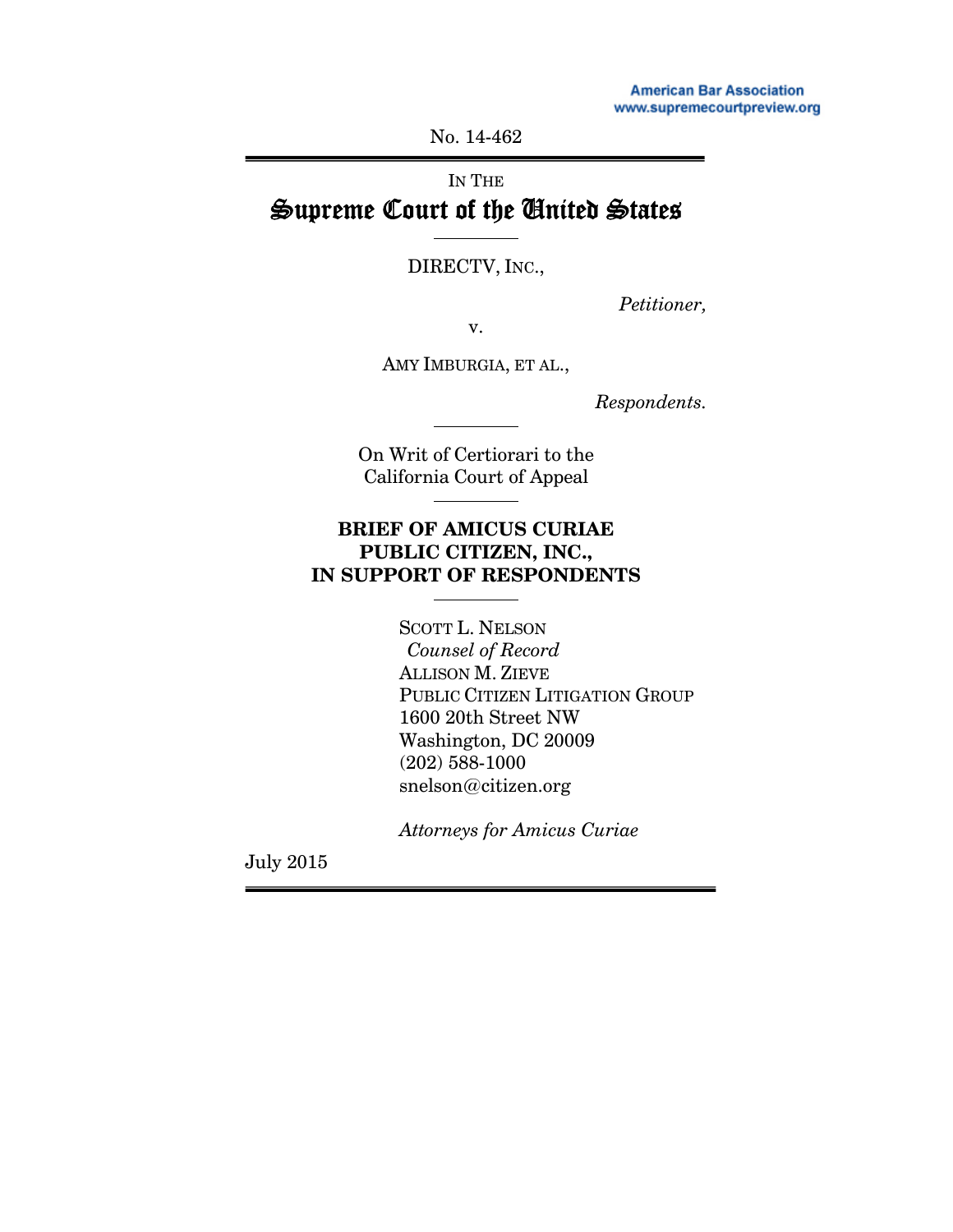## **TABLE OF CONTENTS**

|    |                                                                                 | INTEREST OF AMICUS CURIAE  1                                                                                                                                                    |  |
|----|---------------------------------------------------------------------------------|---------------------------------------------------------------------------------------------------------------------------------------------------------------------------------|--|
|    |                                                                                 |                                                                                                                                                                                 |  |
|    |                                                                                 |                                                                                                                                                                                 |  |
| Ι. | This case presents an issue of contract<br>construction that does not genuinely |                                                                                                                                                                                 |  |
|    |                                                                                 | II. The state court's construction of the contract<br>is not foreclosed by federal preemption                                                                                   |  |
|    |                                                                                 | A. As a matter of common usage, a                                                                                                                                               |  |
|    |                                                                                 | B. The Supremacy Clause and this Court's<br>preemption jurisprudence presuppose that<br>state law may conflict with federal law,<br>and supply a rule of decision for resolving |  |
|    |                                                                                 | C. The FAA does not bar parties from<br>choosing to apply otherwise-preempted<br>11                                                                                             |  |
|    |                                                                                 |                                                                                                                                                                                 |  |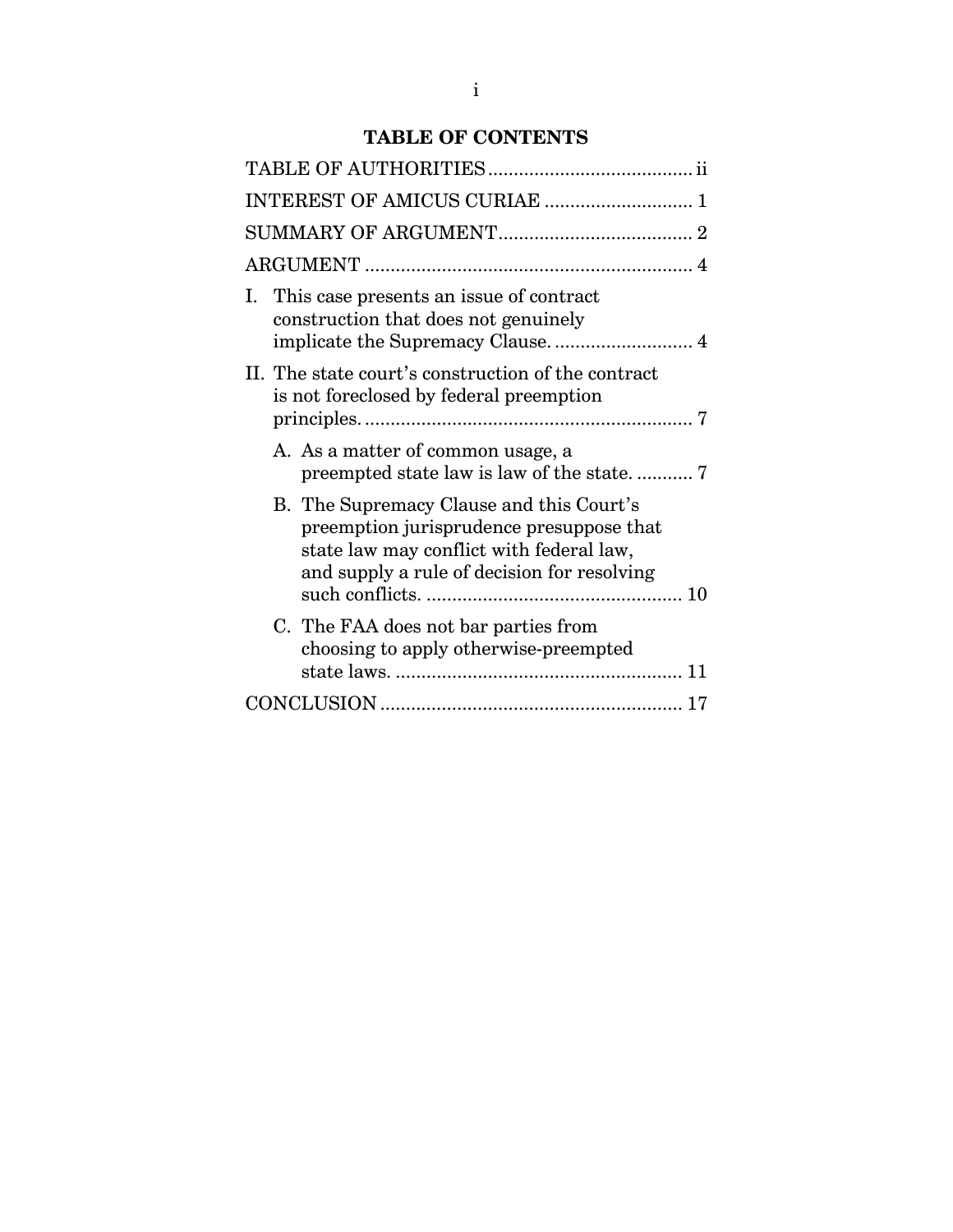## **TABLE OF AUTHORITIES**

**Page(s)** 

## **Cases:**

| Arizona v. Inter Tribal Council of Ariz., Inc., |
|-------------------------------------------------|
| Armstrong v. Exceptional Child Care Ctr.,       |
| Arthur Andersen LLP v. Carlisle,                |
| AT&T Mobility LLC v. Concepcion,                |
| City & County of San Francisco v. Sheehan,      |
| Crawford v. Weather Shield Mfg., Inc.,          |
| Dan's City Used Cars, Inc. v. Pelkey,           |
| Discover Bank v. Super. Ct.,                    |
| Doctor's Assocs., Inc. v. Casarotto,            |
| Gibbons v. Ogden,                               |
| Haywood v. Drown,                               |
| Hillman v. Maretta,                             |
| Howlett v. Rose,                                |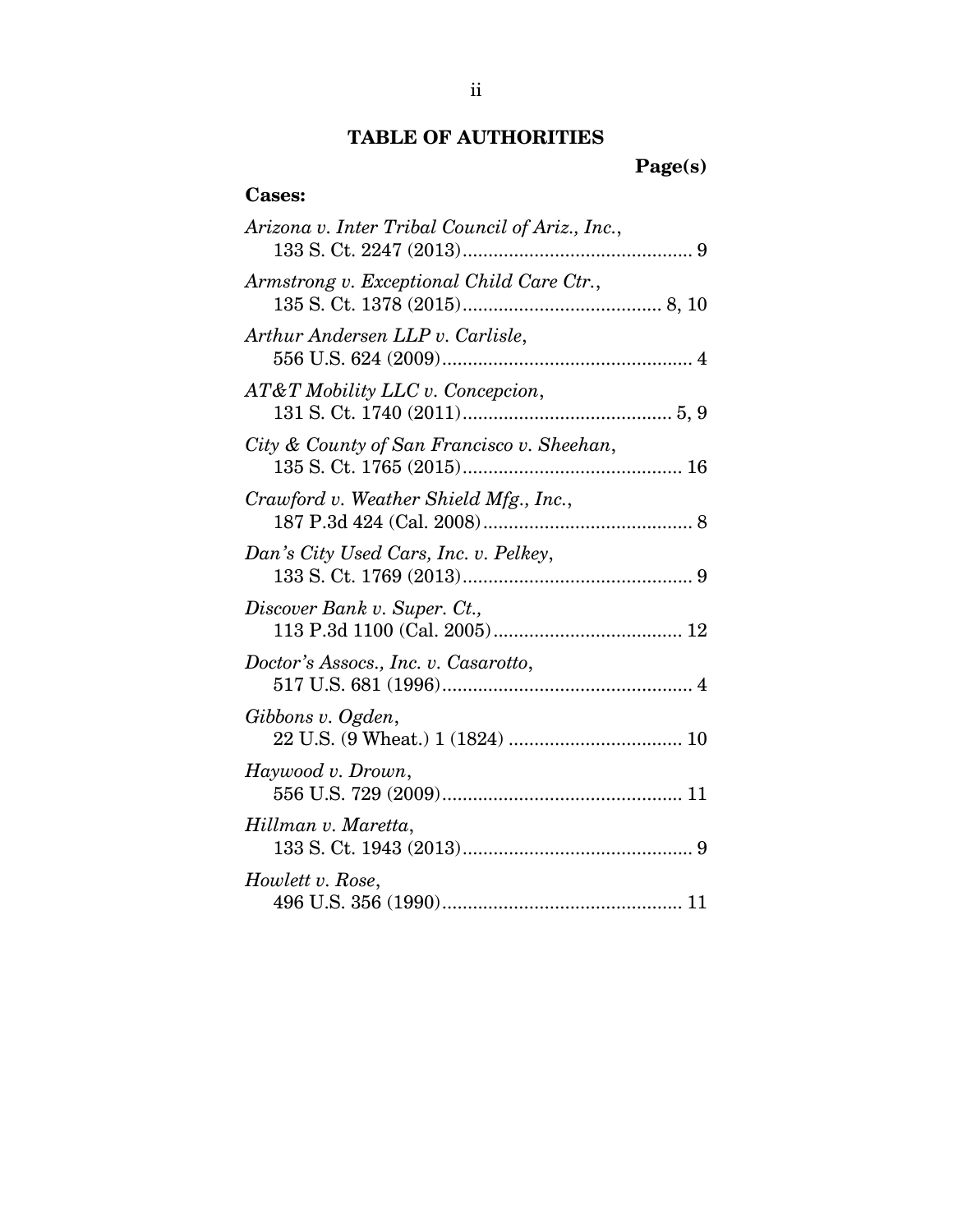| Mastrobuono v. Shearson Lehman Hutton, Inc.,                               |
|----------------------------------------------------------------------------|
| Mondou v. N.Y., N.H. & H. R.R.,                                            |
| Mut. Pharm. Co. v. Bartlett,                                               |
| Northwest, Inc. v. Ginsburg,                                               |
| Oneok, Inc. v. Learjet, Inc.,                                              |
| Perry v. Thomas,                                                           |
| Shelby County v. Holder,                                                   |
| Stolt-Nielsen, S.A. v. AnimalFeeds Int'l Corp.,                            |
| Volt Info. Scis., Inc. v. Bd. of Trustees of<br>Leland Stanford Jr. Univ., |
| Wos v. E.M.A. ex rel. Johnson,                                             |

# **Constitutional Provisions, Statutes, and Rules:**

| <b>Federal Arbitration Act</b> |  |
|--------------------------------|--|
|                                |  |
|                                |  |
|                                |  |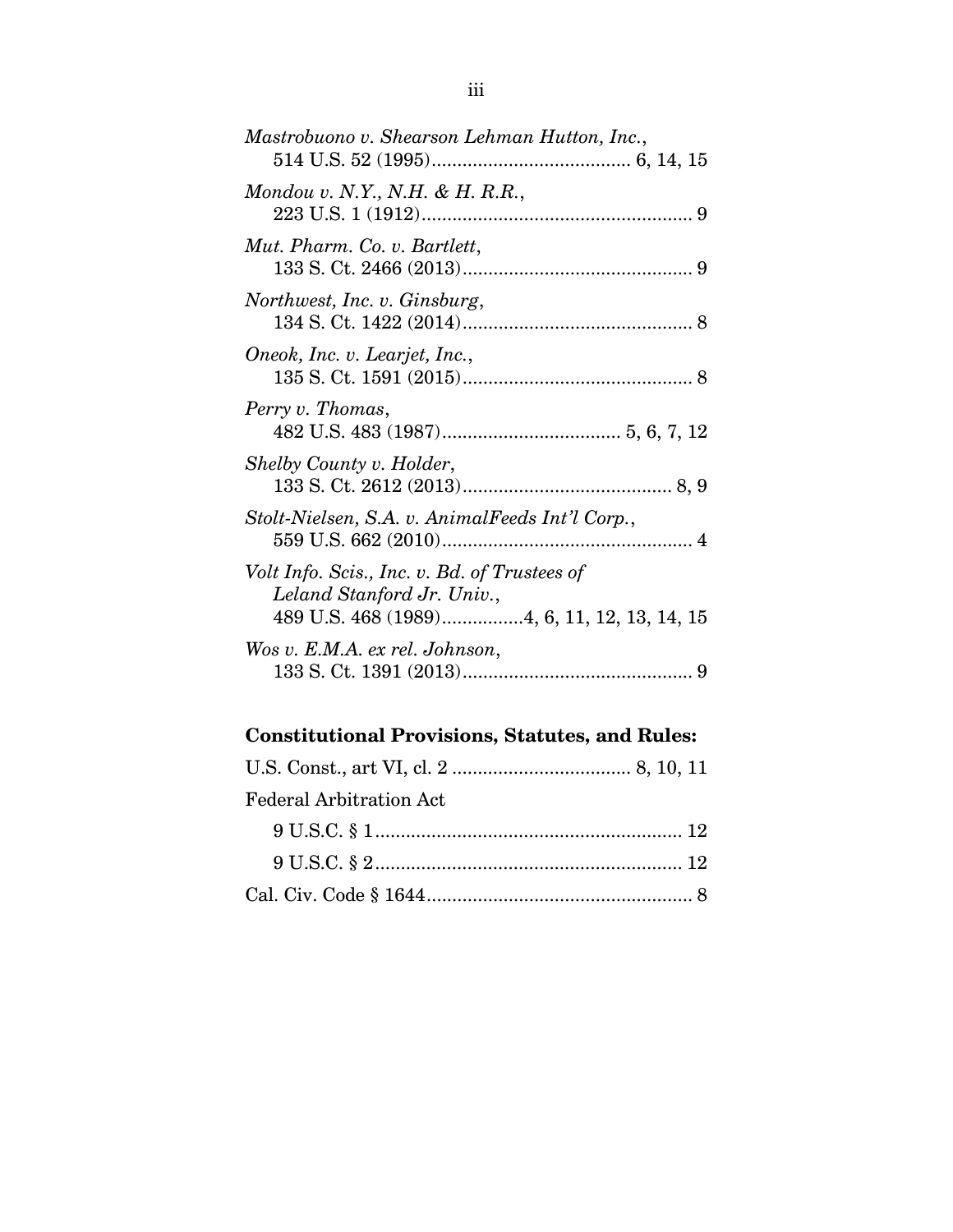# **Other:**

| P. Butler & C. Drahozal, Contract and Choice, |  |
|-----------------------------------------------|--|
|                                               |  |
| C. Drahozal, Contracting Around Hall Street,  |  |
| 14 Lewis & Clark L. Rev. 905 (2010)  5, 6     |  |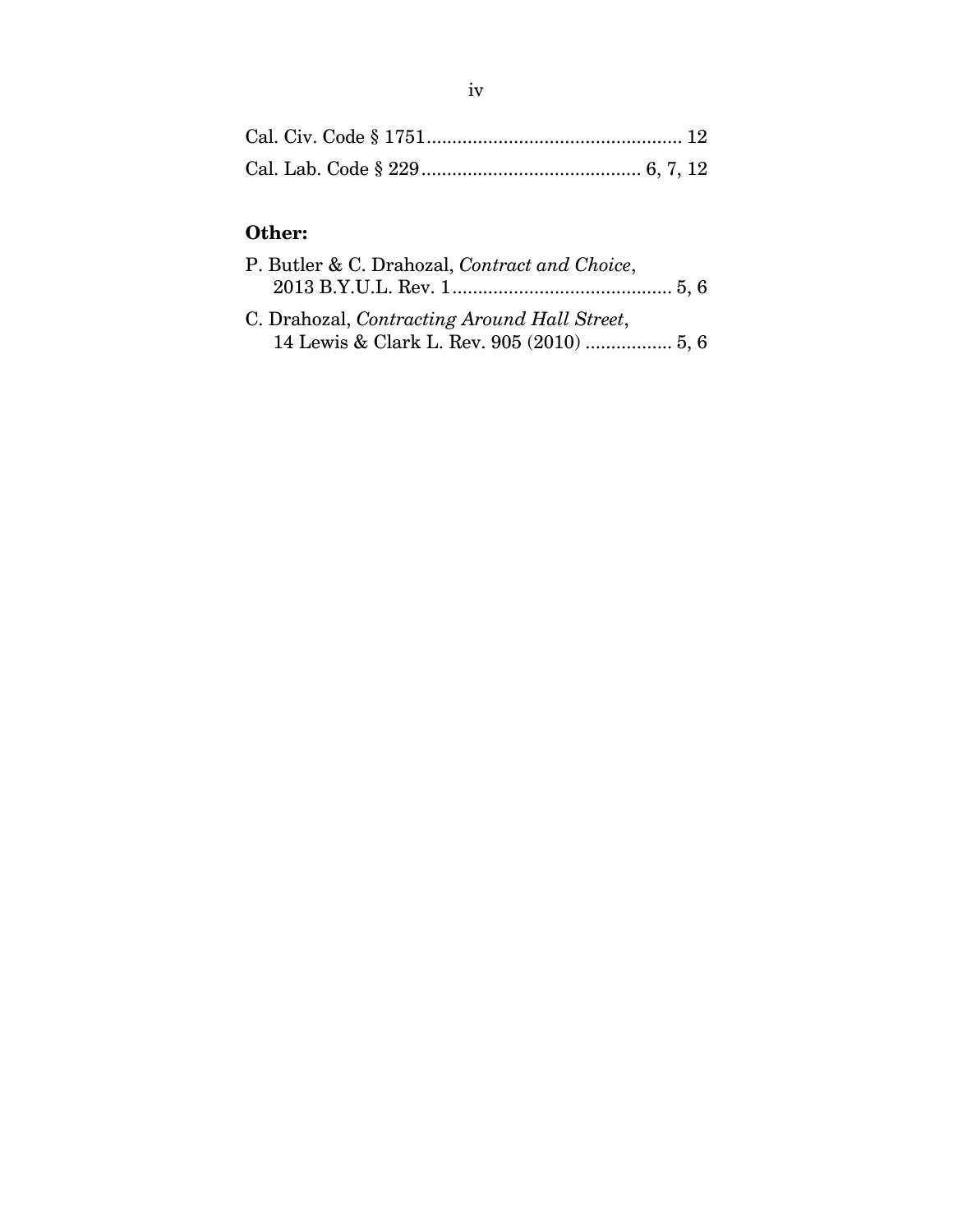#### **INTEREST OF AMICUS CURIAE1**

Public Citizen, Inc., is a consumer advocacy organization that appears on behalf of its members and supporters nationwide before Congress, administrative agencies, and courts on a wide range of issues, and works for enactment and enforcement of laws protecting consumers, workers, and the public.

Public Citizen has longstanding interests in promoting the proper use of class actions to secure the rights of large numbers of people who have suffered legal wrongs, as well as in curbing misuse of class actions. Public Citizen is also concerned with the effects of mandatory arbitration on the rights of consumers and workers, particularly to the extent that arbitration agreements may prevent the effective pursuit of class remedies. In addition, Public Citizen has addressed issues concerning federal preemption of state law in a variety of contexts not limited to arbitration.

As a result of these interests, Public Citizen's attorneys have participated, as counsel to parties or to Public Citizen and other amici curiae, in many cases involving class actions, arbitration, and preemption, both in this Court and the lower federal and state courts. These issues converge in this case, and Public Citizen accordingly submits this brief to address fundamental misconceptions about the nature of federal preemption, and in particular preemption under the Federal Arbitration Act (FAA), that animate the positions asserted by DIRECTV and its amici curiae.

<sup>–––––––––––––––––––––––– 1</sup> This brief was not authored in whole or part by counsel for a party. No one other than amicus curiae made a monetary contribution to preparation or submission of this brief. Counsel for all parties have filed letters of consent to filing.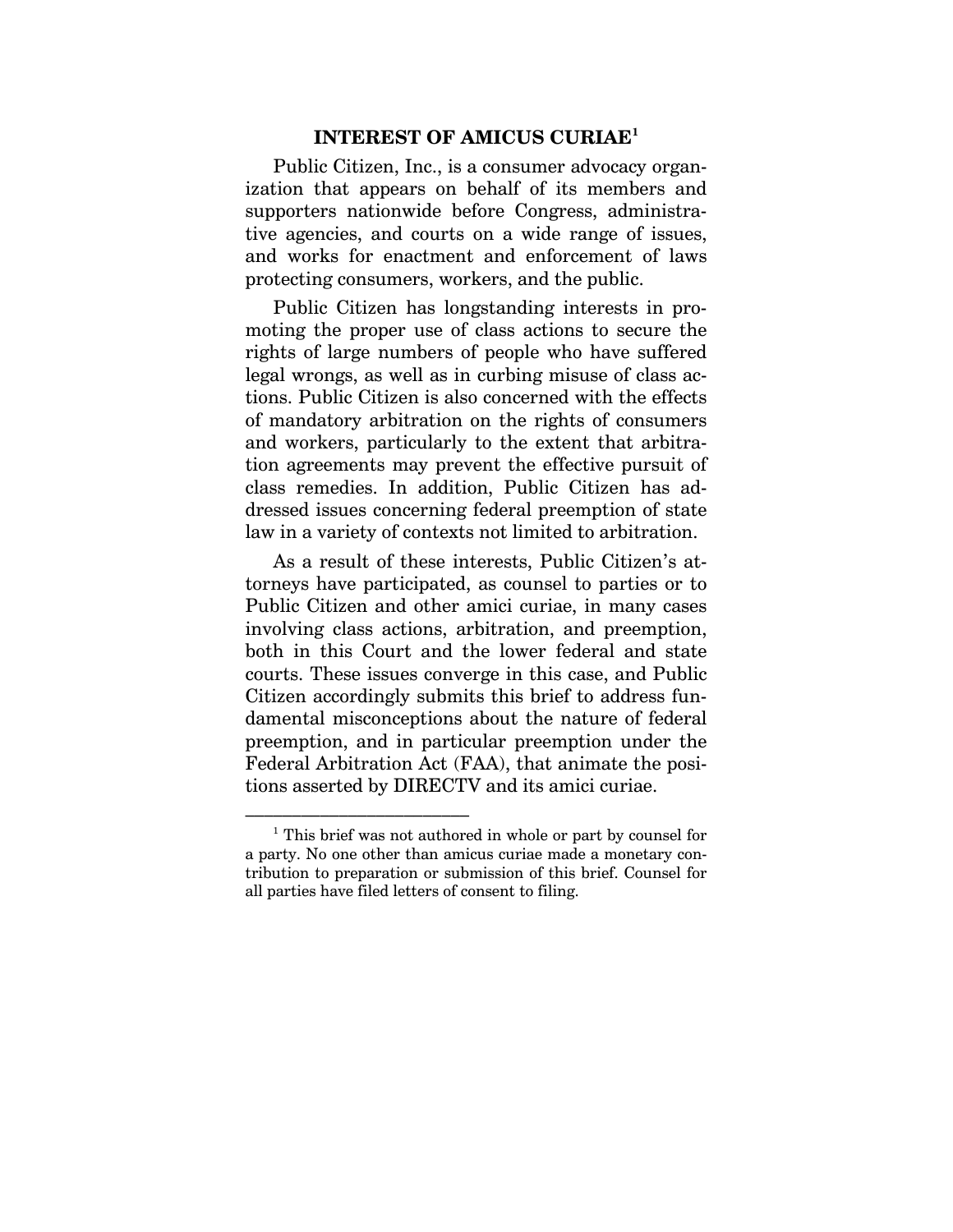#### **SUMMARY OF ARGUMENT**

This case presents only a question about how to interpret a provision in a contract between the parties. Under that provision, the contract does not permit arbitration of any dispute between the parties if "the law of [the consumer's] state would find [the contract's] agreement to dispense with class arbitration procedures unenforceable." Does the contract refer to the state law that would apply in the absence of preemption by the FAA? Or does it mean the law of the state unless that law is preempted by the FAA? The state court's adoption of the former interpretation—which in this case bars arbitration because the law of California would not allow enforcement of the class-action ban—poses no genuine issue of federal preemption, as the state court's holding that arbitration may not proceed merely reflects the parties' agreement as reflected in the words of their contract.

DIRECTV and its amici strain to transform the contractual issue posed by the case into one of federal preemption by suggesting that, as a matter of constitutional law under the Supremacy Clause, the parties' contract cannot be construed to refer to a preempted state law. Indeed, they argue, it is meaningless to refer to a conflict-preempted law as the law of the state, because under the Supremacy Clause, state law in conflict with federal law does not exist, and the preemptive federal law is the law of the state.

Those arguments are wrong on three levels. First, the status of state law under the Supremacy Clause does not control the meaning of the words used by parties to a contract. Rather, under the applicable state-law principles of contract construction, those words must be given their ordinary meaning. And the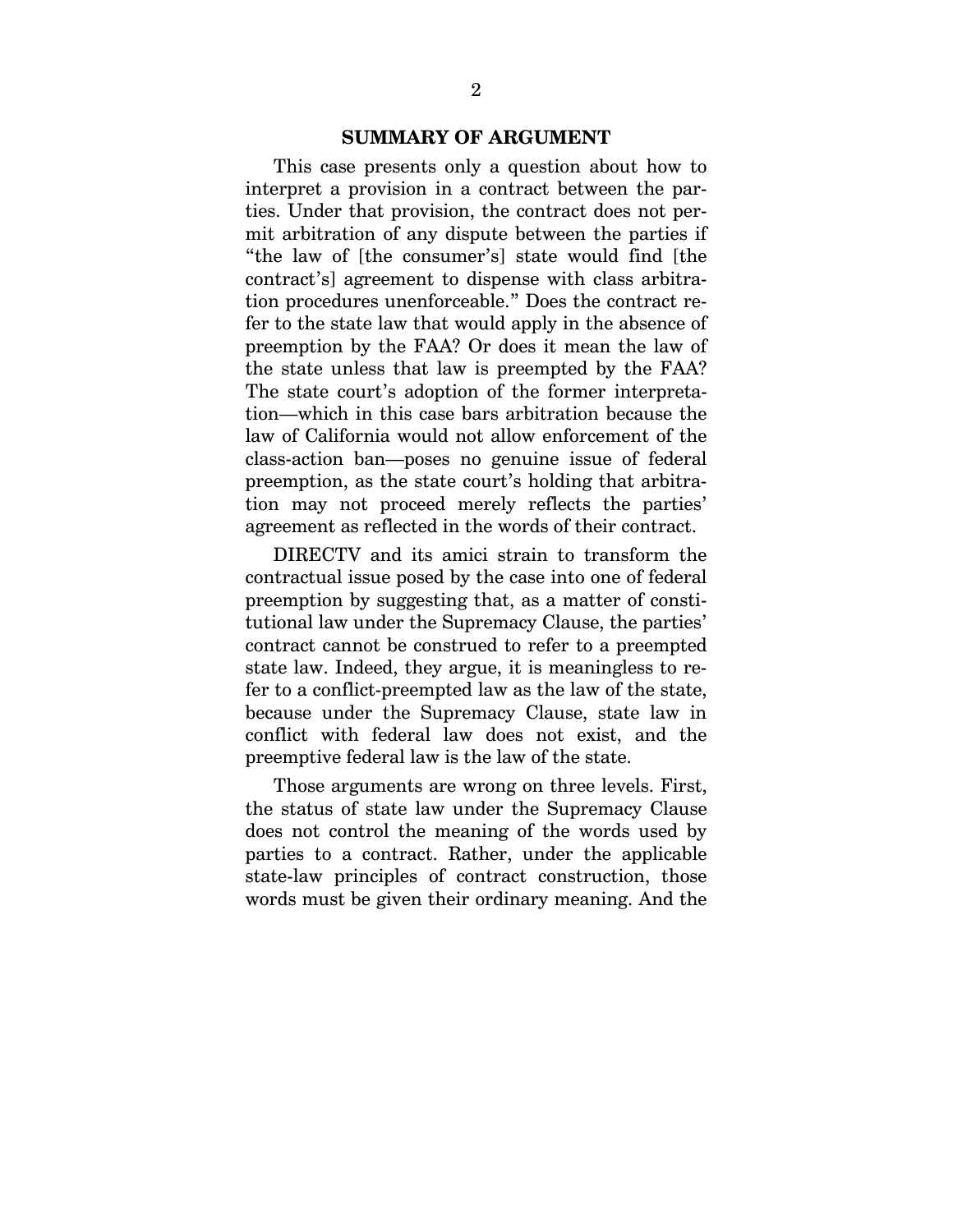ordinary meaning of "law of a state"—indeed, the meaning used in the Supremacy Clause itself and in innumerable opinions of this court—is the state's own law, not federal law that may supplant it under principles of federal preemption.

Second, even as a matter of constitutional law, referring to a preempted state law as the law of the state is not meaningless. The Constitution incorporates the assumption that the laws of the states may at times be contrary to federal law, and it provides a rule of decision in the event of such conflict: Federal law applies. But that federal law renders a conflicting state law ineffective does not change the fact that the preempted law is a state law.

Third, the claim that state laws concerning arbitration that are subject to conflict preemption by the FAA do not exist is impossible to square with the limits on FAA preemption. The FAA does not preempt the field of arbitration regulation, and its application is not universal. States may have and enforce laws even laws that resolve arbitration issues the opposite way from the FAA—regulating arbitrations that fall outside the FAA's scope. Furthermore, parties to arbitration agreements subject to the FAA may, as this Court has held, choose to apply state-law principles regarding arbitration that, but for the parties' choice to apply them, would conflict with the FAA. That option—exercised by the parties in this case—is incompatible with the proposition that a state law that may come into conflict with the FAA is not the law of the state.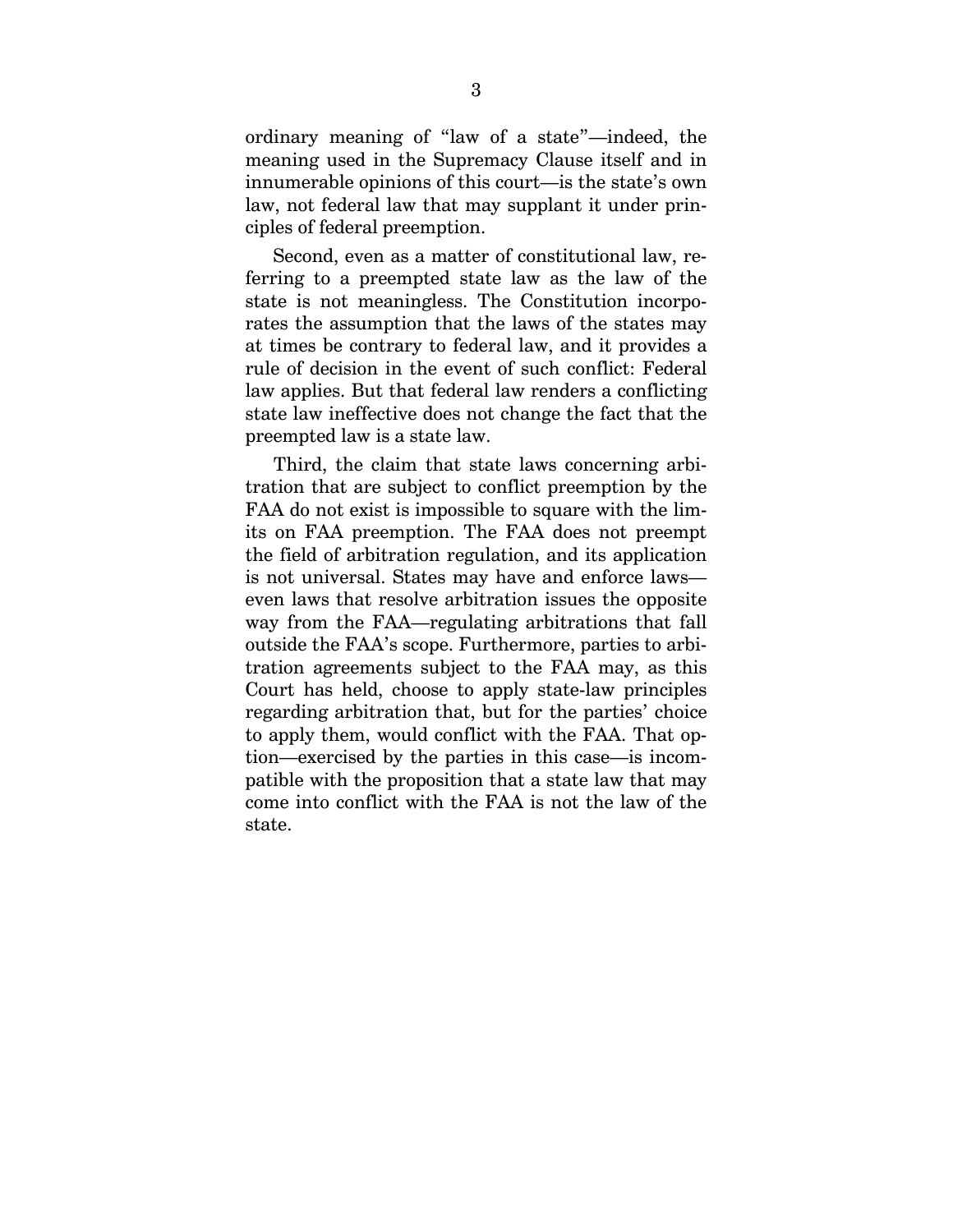#### **ARGUMENT**

## **I. This case presents an issue of contract construction that does not genuinely implicate the Supremacy Clause.**

Properly viewed, this case presents no preemption issue, but only a question of contract construction: What does the contract in this case mean when it provides that there is no agreement to arbitrate if "the law of your state would find this agreement to dispense with class arbitration procedures unenforceable"? That question, like questions of contract construction generally, is fundamentally one of state law, even as to agreements concerning arbitration. *Stolt-Nielsen, S.A. v. AnimalFeeds Int'l Corp.*, 559 U.S. 662, 681 (2010); *Volt Info. Scis., Inc. v. Bd. of Trustees of Leland Stanford Jr. Univ.*, 489 U.S. 468, 474–76 (1989). Nothing in the FAA displaces "background principles of state contract law regarding the scope of agreements" about whether to arbitrate. *Arthur Andersen LLP v. Carlisle*, 556 U.S. 624, 630 (2009).

Principles of contract interpretation that reflect hostility to or discrimination against arbitration may, of course, be preempted by the FAA. *See Doctor's Assocs., Inc. v. Casarotto*, 517 U.S. 681, 687 (1996). But there is no serious argument that the principles applied by the state court here—giving effect to the natural meanings of words used in a contract, granting specific language priority over more general provisions, and construing language against the drafter of a form contract—reflect the kind of hostility toward arbitration that could require preemption by the FAA. The court did not "construe th[e] agreement in a manner different from that in which it otherwise con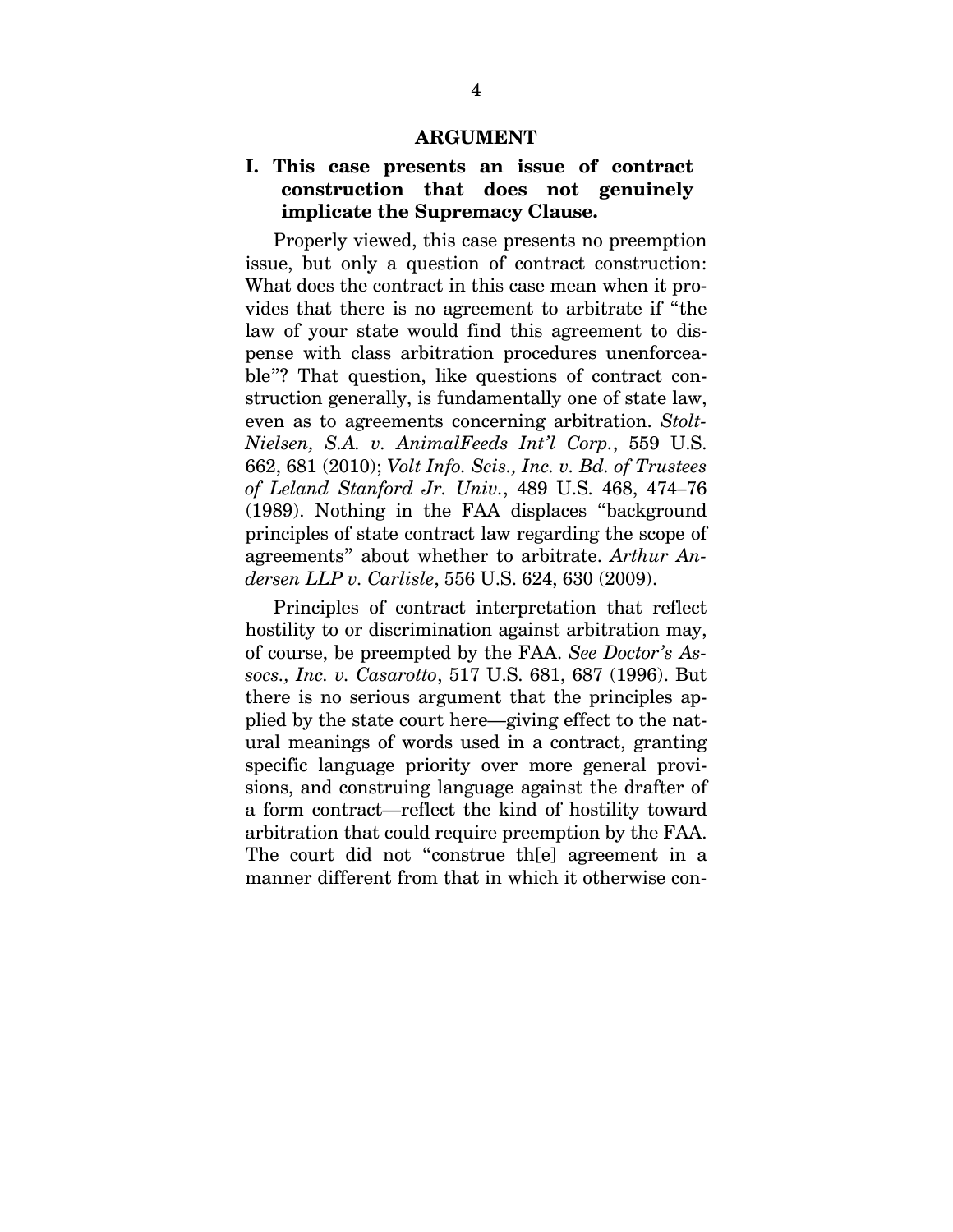strues nonarbitration agreements under state law." *Perry v. Thomas*, 482 U.S. 483, 492 n.9 (1987).

Nonetheless, DIRECTV and its amici argue that the state court improperly gave effect to state laws that are preempted under this Court's ruling in *AT&T Mobility LLC v. Concepcion*, 131 S. Ct. 1740 (2011). That argument misconceives what the state court did when it held that the parties' contract did not provide for arbitration of this case. *Concepcion* held that state laws that refuse enforcement to arbitration agreements forbidding plaintiffs to pursue class actions are in conflict with the FAA and hence cannot apply of their own force in cases subject to the FAA. But the state court here did not hold that the preempted state-law principles applied of their own force: It gave effect to the *parties' agreement* not to arbitrate when the customer lives in a state under whose law a class-action ban *would* be unenforceable absent the FAA. In such a case, "it is the parties' agreement, and not [state] law, that prevents arbitration." C. Drahozal, *Contracting Around Hall Street*, 14 Lewis & Clark L. Rev. 905, 919 n.73 (2010). Hence "there is nothing for the FAA to preempt." *Id*.

For example, "under well-settled preemption principles, a state law that precludes arbitrators from resolving claims under a particular state statute (such as a franchisee protection statute) would be preempted. But the FAA certainly does not preclude the parties themselves from agreeing to exclude claims under the state franchisee protection statute from their arbitration agreement." P. Butler & C. Drahozal, *Contract and Choice*, 2013 B.Y.U.L. Rev. 1, 26. And parties may express such an agreement using language that "incorporates by reference state arbitration law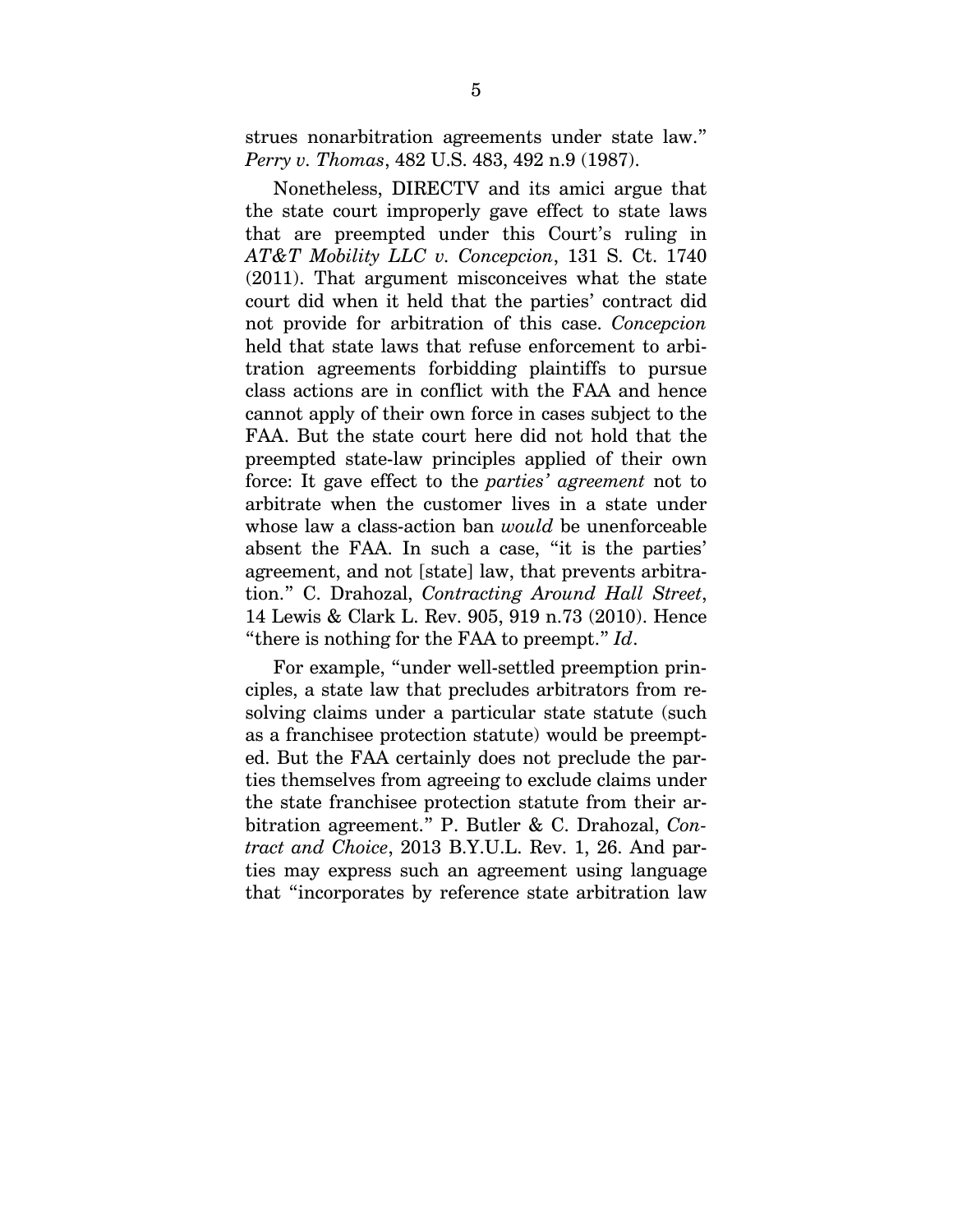to define its scope," and if they do so, courts should "enforce the agreement so construed." *Id*.

Moreover, should the parties express an agreement not to arbitrate, or to limit the scope of arbitration, by incorporating state-law provisions or principles by reference, the possibility that the state law in question might itself reflect hostility toward or discrimination against arbitration should have no bearing on the enforceability of the parties' agreement. C. Drahozal, *supra*, at 919 n.74. State laws that are hostile to arbitration may be unenforceable in cases involving agreements subject to the FAA, but no principle of law forbids the enforcement of *contracts* that reflect hostility toward or discrimination with respect to arbitration. "[T]the FAA's proarbitration policy does not operate without regard to the wishes of the contracting parties." *Mastrobuono v. Shearson Lehman Hutton, Inc.*, 514 U.S. 52, 57 (1995). As far as the FAA is concerned, contracts may refrain from providing for arbitration of disputes—or "discriminate against arbitration"—on any basis the parties choose. "[T]he FAA does not require parties to arbitrate when they have not agreed to do so, … nor does it prevent parties who do agree to arbitrate from excluding certain claims from the scope of their arbitration agreement." *Volt*, 489 U.S. at 478.

Thus, this Court held in *Perry v. Thomas* that California Labor Code § 229, which prohibits enforcement of an agreement to arbitrate an action to collect unpaid wages, cannot be applied to bar arbitration under a contract governed by the FAA because the statute conflicts with the FAA's "clear federal policy" that agreements to arbitrate be "rigorously enforce[d]." 482 U.S. at 490–91. In contrast, the FAA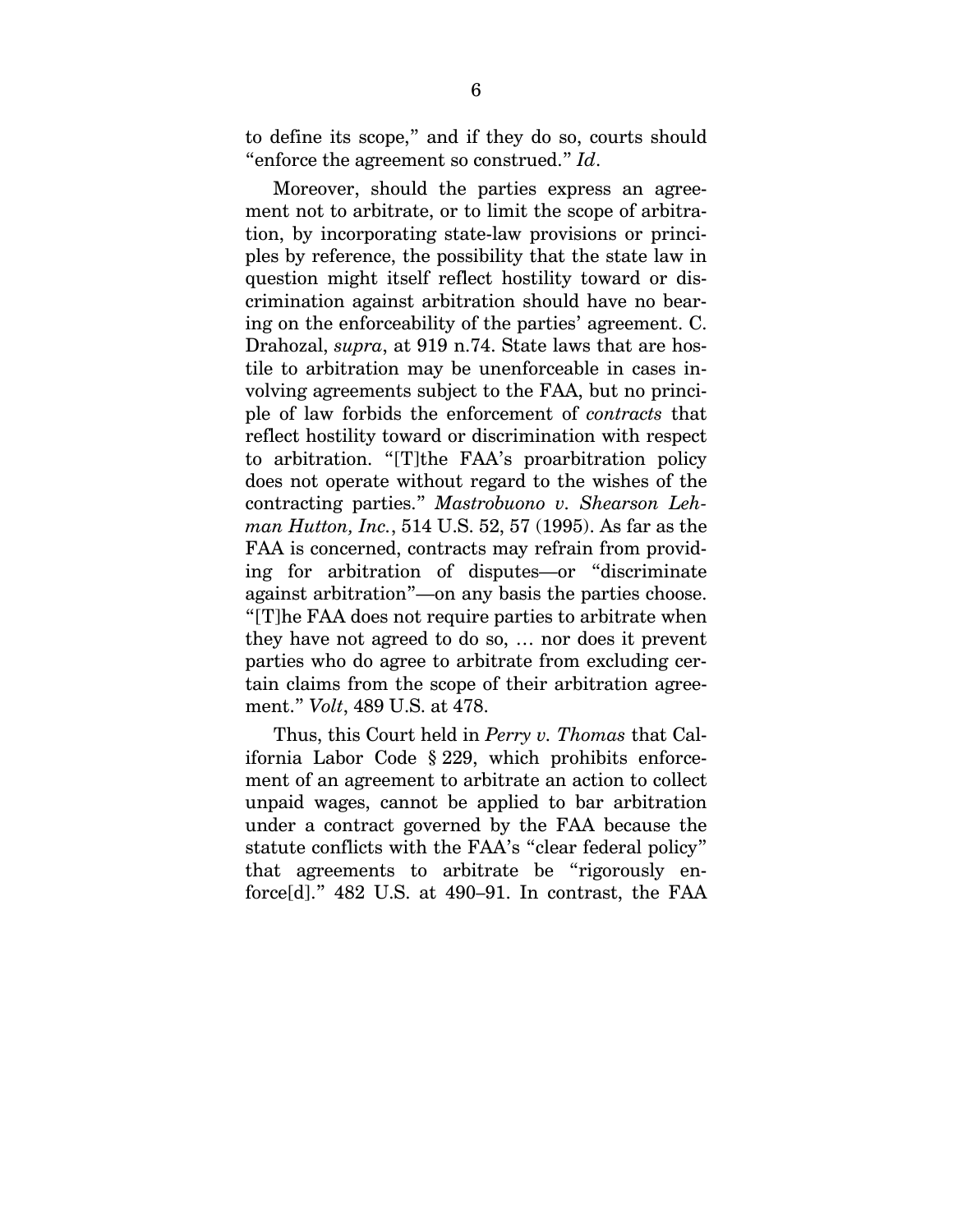would not preempt enforcement of an agreement in which the parties themselves excepted actions to collect unpaid wages from an agreement to arbitrate. Indeed, the FAA's "clear federal policy" would demand that the parties' exception be "rigorously enforce[d]." *Id*. The outcome should be the same whether the parties set forth the exception by saying, "actions for unpaid wages are not subject to arbitration under this agreement," or by stating that "claims that would fall within the scope of California Labor Code § 229 are not subject to arbitration under this agreement."

## **II. The state court's construction of the contract is not foreclosed by federal preemption principles.**

Although the decision below rests on the construction and enforcement of a contract, DIRECTV and its amici contend that preemption principles remain relevant. They argue, in essence, that a preempted state law is a nullity that ceases to exist—that is, that a preempted state law is not a state law. Rather, they argue, the preemptive federal law itself is the law of the state. Pet. Br. 19; WLF Br. 6–7, 14–19; PLF Br. 3- 19. The argument is wrong as a matter of contract construction, preemption doctrine generally, and FAA preemption doctrine specifically.

### **A. As a matter of common usage, a preempted state law is law of the state.**

The issue here is what the *contract* means by "law of your state," not what the metaphysical status of preempted state laws may be as a matter of Supremacy Clause jurisprudence. Under California law, as under the statutory and common law of the states generally, "[t]he words of a contract are to be understood in their ordinary and popular sense, rather than ac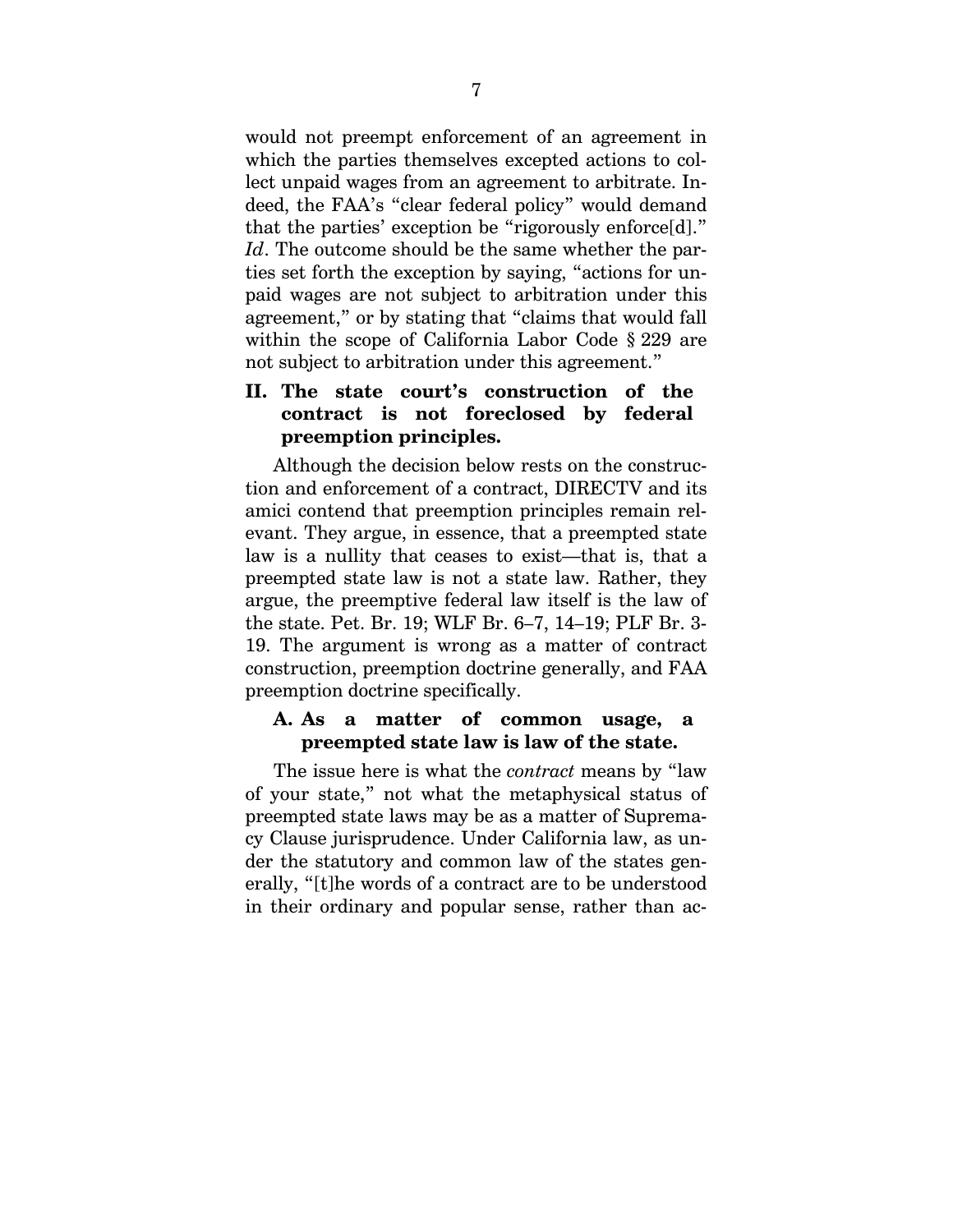cording to their strict legal meaning; unless used by the parties in a technical sense, or unless a special meaning is given to them by usage, in which case the latter must be followed." Cal. Civ. Code § 1644; *see*, *e.g.*, *Crawford v. Weather Shield Mfg., Inc.*, 187 P.3d 424, 430 (Cal. 2008). In ordinary usage, the "law of a state" refers to the state's own common or statutory law, not to federal laws that may preempt particular applications of the state's laws.

Indeed, the Supremacy Clause itself provides that the Constitution and the laws of the United States enacted thereunder are the supreme law of the land and bind judges in the states, "any Thing in the *Constitution or Laws of any State* to the Contrary notwithstanding." U.S. Const. art. VI, cl. 2 (emphasis added). The Constitution itself thus refers to the conflicting state enactments that it preempts as the "Laws of [a] State." This Court's preemption decisions likewise regularly and consistently refer to state enactments or common-law principles that are subject to federal preemption as "state laws" or "laws of"  $\rm{particular \, states.}^2$ 

<sup>–––––––––––––––––––––––– 2</sup> Examples are too numerous to catalog. Some recent instances (with emphasis added in each citation) include: *Oneok, Inc. v. Learjet, Inc.*, 135 S. Ct. 1591, 1595 (2015) (observing that field preemption operates "irrespective of whether *state law* is consistent or inconsistent with 'federal standards,'" while conflict preemption exists where "compliance with *both state and federal law* is impossible" or where "*state law*" is an obstacle to federal policy); *Armstrong v. Exceptional Child Care Ctr.*, 135 S. Ct. 1378, 1384 (2015) (noting that "a court may not convict a criminal defendant of violating a *state law* that federal law prohibits"); *Northwest, Inc. v. Ginsburg*, 134 S. Ct. 1422, 1432 (2014) ("When the *law of a State* does not authorize parties to free themselves from the covenant, a breach of covenant claim is (*Footnote continued*)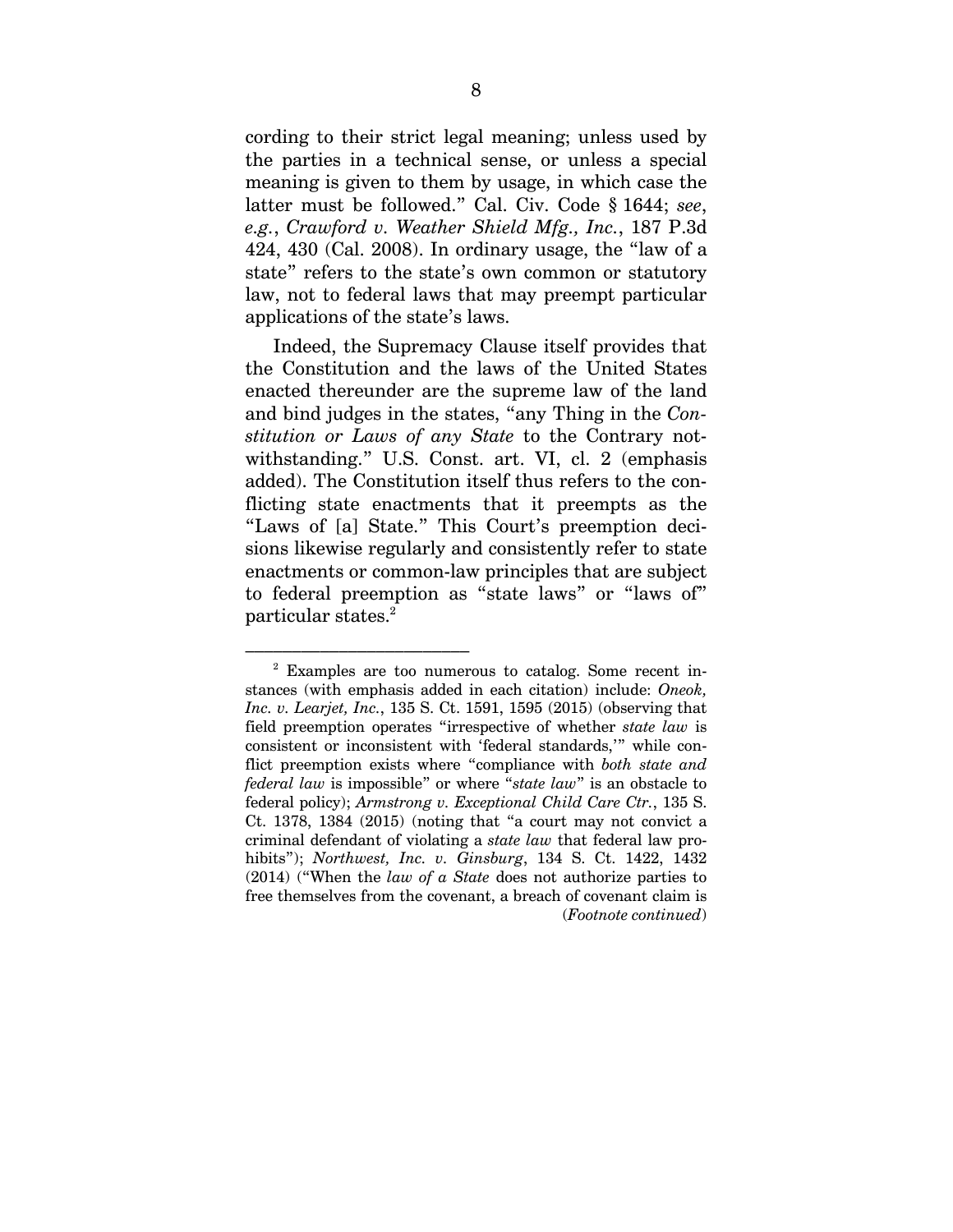The notion that referring in a contract to preempted state law as the "law of a state" meaninglessly invokes something that "in legal contemplation does not exist," WLF Br. 16 (quoting *Mondou v. New York, N.H. & H. R.R.*, 223 U.S. 1, 57 (1912)), founders on the fact that this Court's opinions and the Supremacy Clause employ exactly that usage.

––––––––––––––––––––––––

pre-empted …."); *Shelby County v. Holder*, 133 S. Ct. 2612, 2623 (2013) (pointing out that the framers of the Constitution rejected a proposal to allow a federal veto of state laws "in favor of allowing *state laws* to take effect, subject to later challenge under the Supremacy Clause"); *Mut. Pharm. Co. v. Bartlett*, 133 S. Ct. 2466, 2473, 2476 (2013) (describing applicable "*duties under state law*" before holding state law preempted because "*state law requires*" actions that "federal law forbids"); *Arizona v. Inter Tribal Council of Ariz., Inc.*, 133 S. Ct. 2247, 2253 (2013) (holding that federal law "pre-empts *Arizona's state-law requirement*" that officials deny registration to voters using a federal registration form); *Hillman v. Maretta*, 133 S. Ct. 1943, 1952 (2013) (finding preemption of state law concerning disposition of federal employee insurance benefits because "*applicable state law* 'substitutes the widow' for the 'beneficiary Congress directed …'"); *Dan's City Used Cars, Inc. v. Pelkey*, 133 S. Ct. 1769, 1778 (2013) ("The FAAAA's preemption clause prohibits enforcement of *state laws* 'related to a price, route, or service of any motor carrier … with respect to the transportation of property.'"); *Wos v. E.M.A. ex rel. Johnson*, 133 S. Ct. 1391, 1398 (2013) (observing that preemption analysis requires analysis of "what *the state law* in fact *does*"); *Concepcion*, 131 S. Ct. at 1753 (holding that "California's *Discover Bank* rule" is preempted).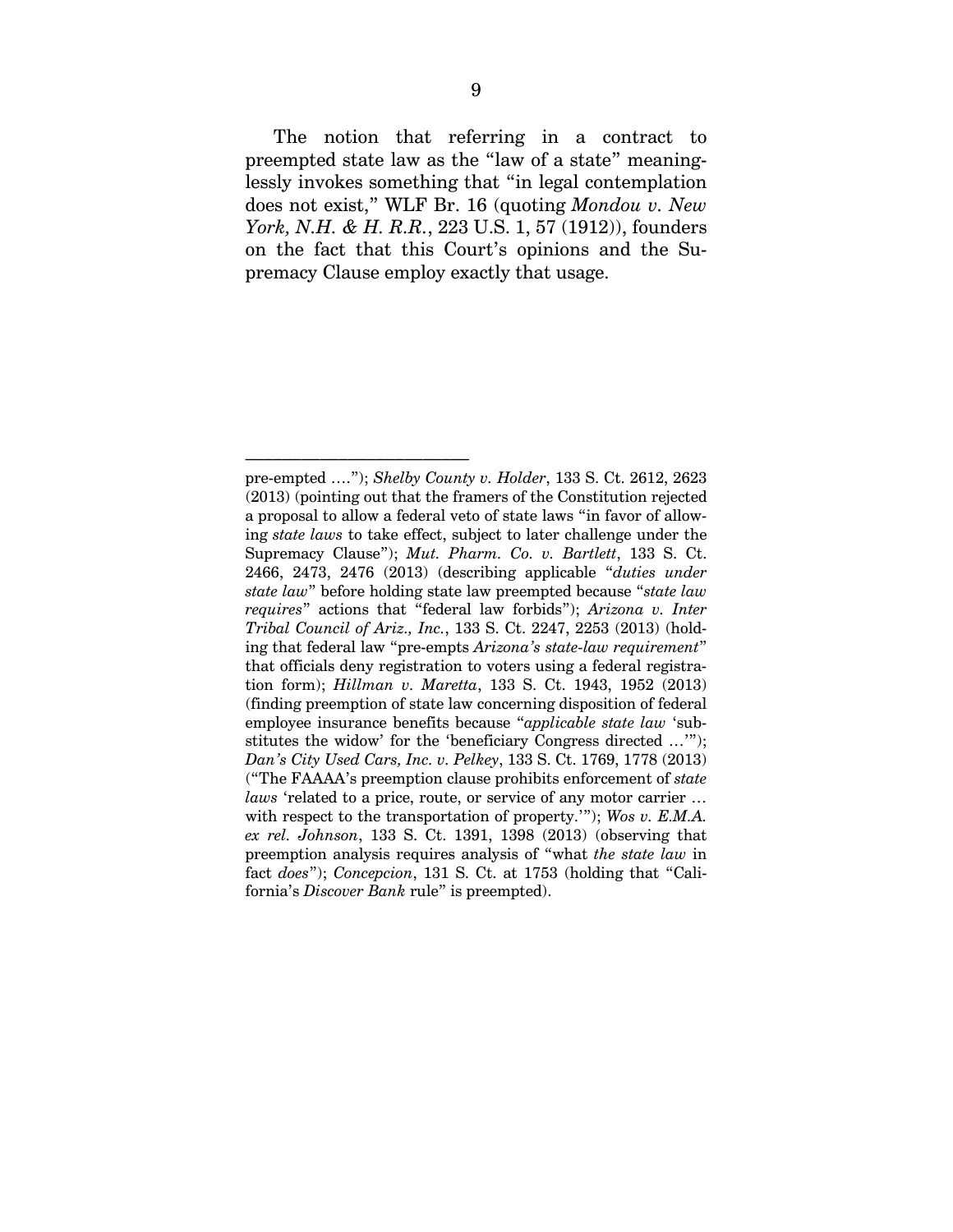## **B. The Supremacy Clause and this Court's preemption jurisprudence presuppose that state law may conflict with federal law, and supply a rule of decision for resolving such conflicts.**

The suggestion that it is meaningless to speak of a preempted state law is also contrary to a proper understanding of Supremacy Clause doctrine. The text of the Clause presupposes the possibility that federal law may conflict with the law of a state—that is, that there may be some "Thing" in a state's law that is "Contrary" to federal law. U.S. Const., art. VI, cl. 2. As relevant here, the Clause prescribes a particular consequence in the event of such a conflict: judges in a state must apply federal law rather than the contrary law of their own state. *Id*. As this Court recently put it, "[i]t is apparent that this Clause creates a rule of decision" for a particular type of conflict of laws conflict between state and federal law. *Armstrong*, 135 S. Ct. at 1383. Thus, courts "must not *give effect* to state laws that conflict with federal laws." *Id*. (emphasis added; citing *Gibbons v. Ogden*, 22 U.S. (9 Wheat.) 1, 210 (1824)). As the Court put the matter in *Gibbons* itself, when a state's law is "contrary to the laws of Congress, made in pursuance of the constitution," then "the act of Congress … is supreme; and the *law of the State*, though enacted in the exercise of powers not controverted, must yield to it." 22 U.S. (9 Wheat.) at 211 (emphasis added).

Preemption, then, does not rest on the fiction that conflicting state law does not exist. Rather, preemption rests on the principle that, in the event of a conflict, both the governments and people of the United States must follow, and courts must apply, federal law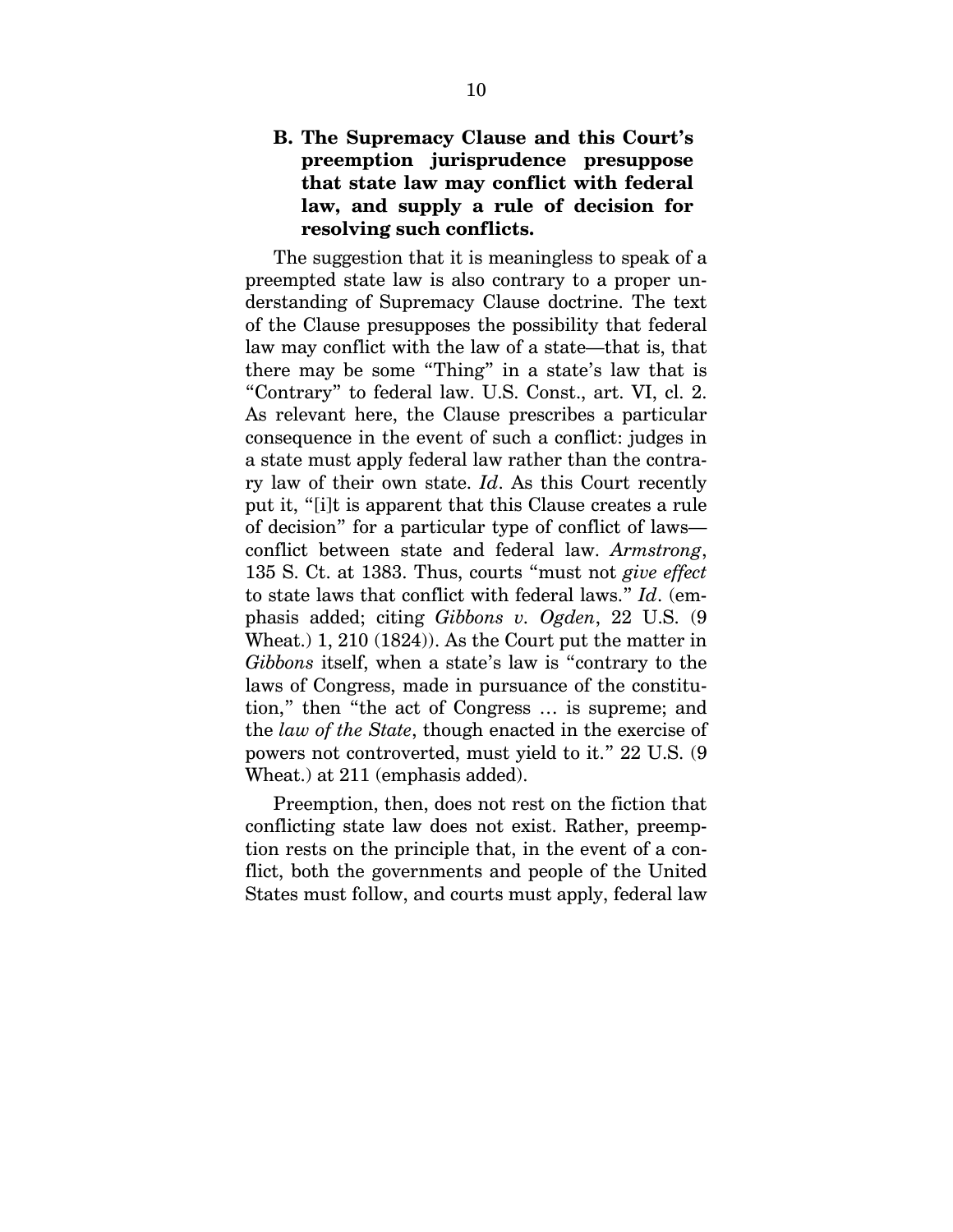rather than state law. As this Court has repeatedly stated, federal laws are "laws in the States," *see*, *e.g.*, *Howlett v. Rose*, 496 U.S. 356, 367 (1990), and must be followed in preference to state laws to the extent of any conflict between the two.<sup>3</sup> State laws are *ineffective* insofar as they may conflict with federal law, because "a valid federal law is substantively superior to a state law," *Haywood*, 556 U.S. at 751 (Thomas, J., dissenting)—but that does not make it improper or meaningless to distinguish between state and federal law or to refer to a preempted state law as state law.

## **C. The FAA does not bar parties from choosing to apply otherwise-preempted state laws.**

The proposition that preempted state law cannot be referred to as the "law of the state" is particularly hard to square with the limited scope of preemption under the FAA. As this Court has emphasized, "[t]he FAA contains no express pre-emptive provision, nor does it reflect a congressional intent to occupy the entire field of arbitration." *Volt*, 489 U.S. at 477. Federal law thus "has not completely displaced state regulation" of arbitration, and preempts state arbitration law only "to the extent that it actually conflicts with federal law." *Id*.

 $^{3}$  *Haywood v. Drown*, 556 U.S. 729, 734 (2009), is a unusual instance of the Court's referring to federal law as law "of" the states, but that usage does not appear to have been critical to the Court's holding, which was an application of longstanding case law providing that state courts must give effect to federal rights of action because, under the Supremacy Clause, federal law must be applied by "Judges in every State." U.S. Const., art. VI, cl. 2.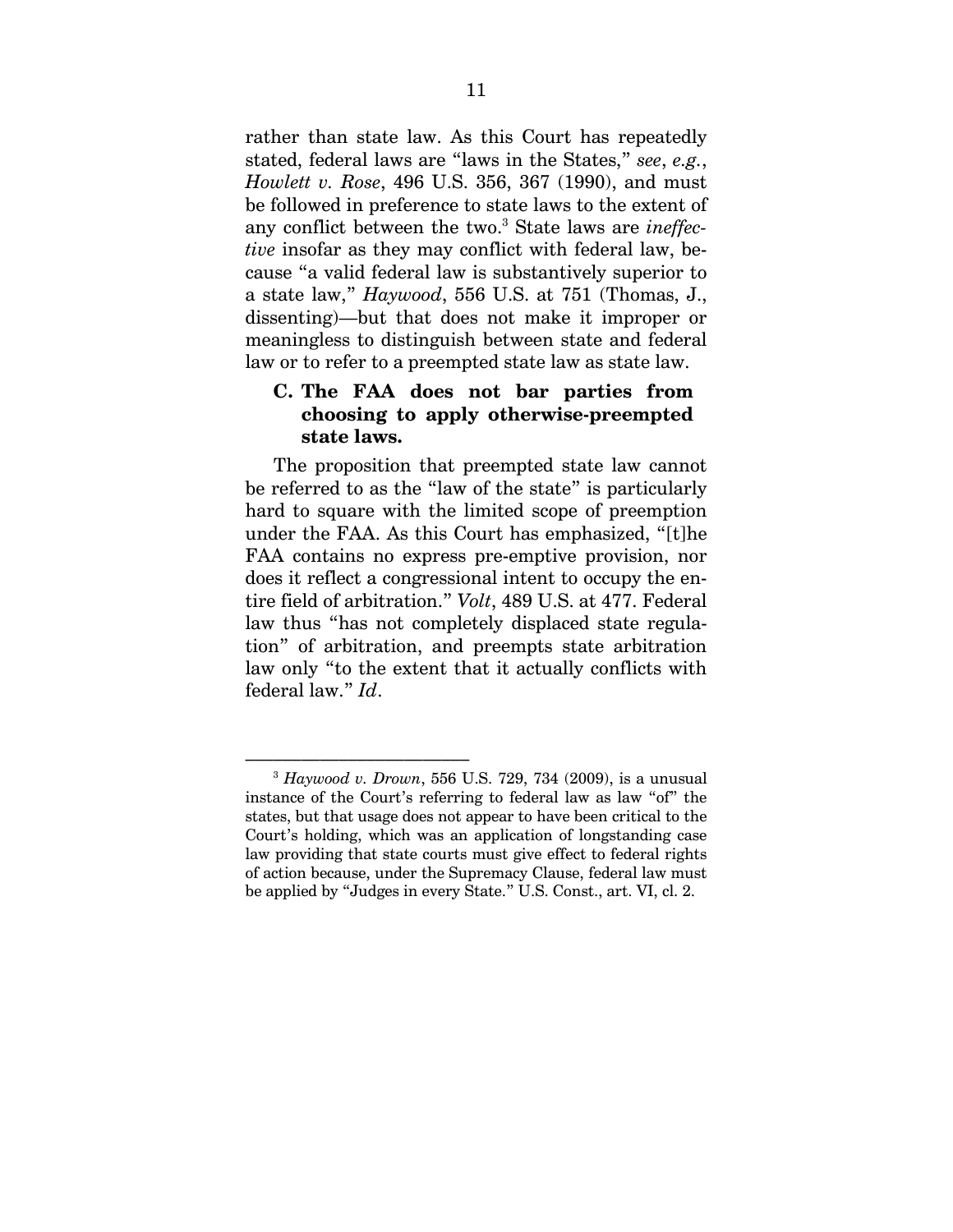State law can "conflict" with the FAA, of course, only where the FAA applies. The FAA is limited by its terms to arbitration agreements in contracts involving transactions in interstate commerce, 9 U.S.C. § 2, and it excludes employment contracts involving seamen, railroad employees, and other transportation workers. 9 U.S.C. § 1. States are entirely free to regulate, limit, or even prohibit arbitration agreements that are not subject to the FAA in whatever way they wish (subject, of course, to constitutional constraints and the possibility of preemption by laws *other* than the FAA), regardless of whether their laws would conflict with the FAA if applied to contracts within the FAA's scope.

Thus, for example, California Labor Code § 229's prohibition of compelled arbitration of actions for unpaid wages, held preempted by the FAA in *Perry v. Thomas*, 483 U.S. 483, remains applicable to claims of transportation workers, as their employment contracts are not covered by the FAA. Likewise, the California Supreme Court's ruling in *Discover Bank v. Superior Ct.,* 113 P.3d 1100 (Cal. 2005), and California's statutory prohibition on waiver of the right to bring class actions under the Consumers Legal Remedies Act, Cal. Civ. Code § 1751, remain effective as to arbitration agreements outside the FAA's scope.

Moreover, as this Court emphasized in *Volt*, the fundamental policy of the FAA—that arbitration agreements be enforced "according to their terms," 489 U.S. at 476—places important limitations on the law's preemptive effect. As *Volt* illustrates, one consequence of that policy is that parties are free to choose to have their agreements concerning arbitration governed by state laws even when, absent that choice, the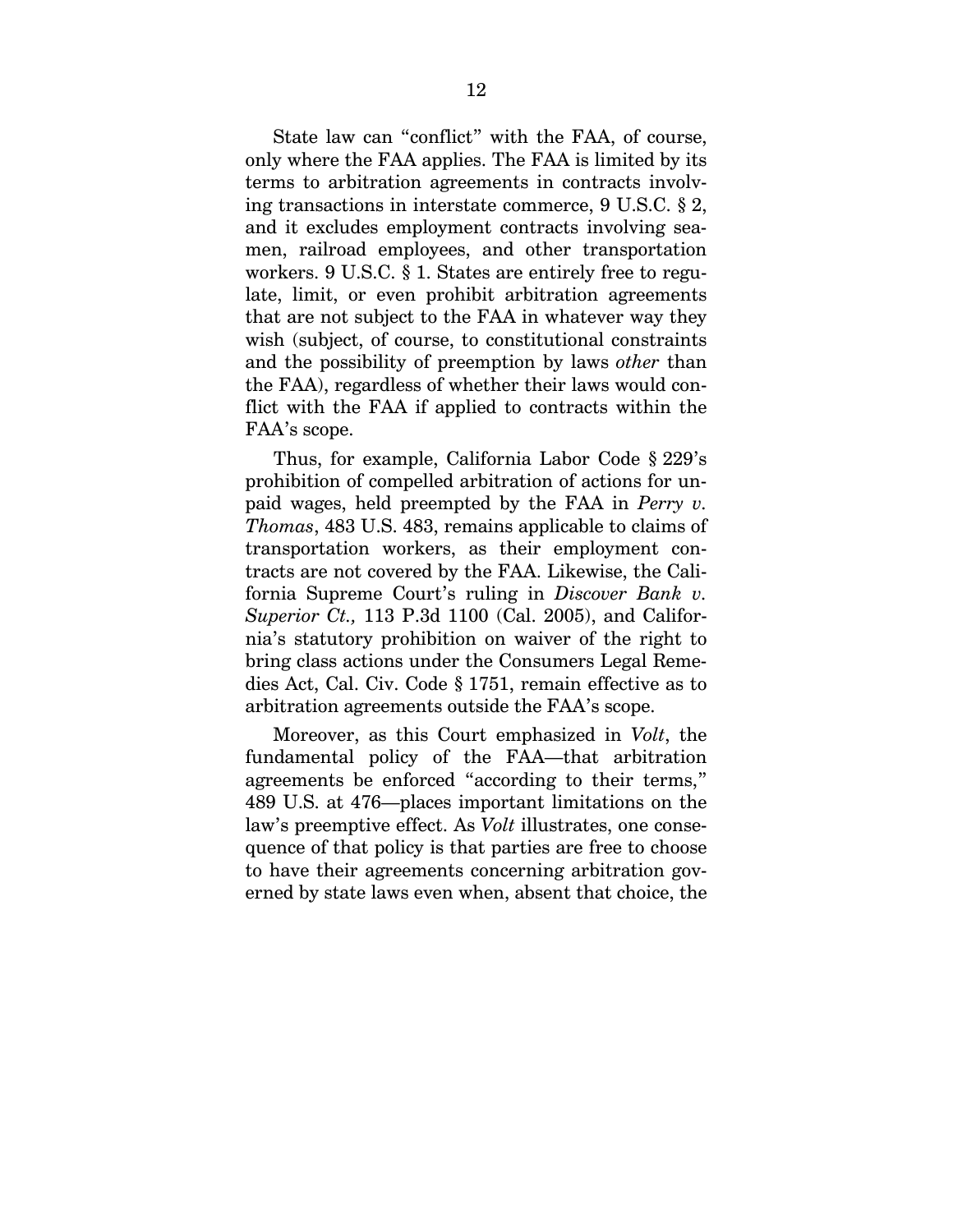FAA would require a result different from the state laws chosen by the parties. *See id*. at 479.

In *Volt*, a state court had construed the parties' arbitration agreement to call for the application of the California Arbitration Act rather than the FAA. The result was that arbitration was stayed under California law under circumstances where the party seeking arbitration claimed that the FAA would require an order staying litigation pending arbitration. *See id.* at 471–72. That is, *Volt* involved a situation where a party claimed that federal and state law required *opposite* results as to whether arbitration would occur, so that absent the parties' agreement to the application of state law, federal law (if applicable) would necessarily preempt application of state law. This Court noted that the parties did not dispute that the FAA applied to their agreement, which involved a transaction in interstate commerce, and the Court assumed that the party seeking to arbitrate was correct in asserting that, but for the parties' agreement to apply state law, the FAA would forbid staying the arbitration. *Id.* at 476–77. The Court held, however, that far from preempting the application of the conflicting state-law rule agreed to by the parties, the FAA allowed the state court to give effect to the parties' choice. *See id*. at 475–78.

Indeed, the Court explained that giving effect to the parties' agreement promoted the fundamental policy of the FAA:

Where, as here, the parties have agreed to abide by state rules of arbitration, enforcing those rules according to the terms of the agreement is fully consistent with the goals of the FAA, even if the result is that arbitration is stayed where the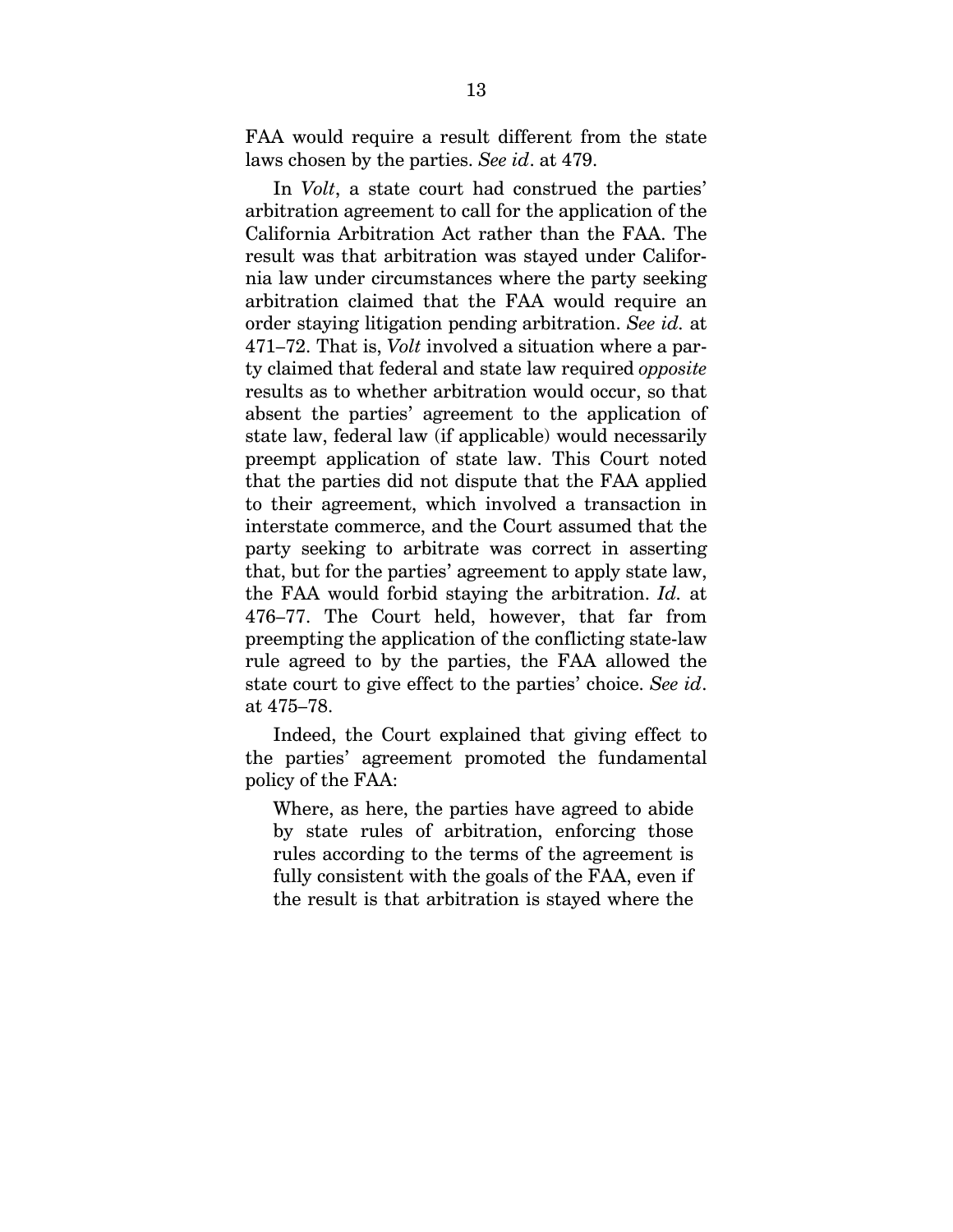Act would otherwise permit it to go forward. By permitting the courts to "rigorously enforce" such agreements according to their terms, … we give effect to the contractual rights and expectations of the parties, without doing violence to the policies behind by the FAA.

#### *Id*. at 479.

This Court's holding in *Volt* would make no sense if preemption principles actually dictated that a conflict-preempted state law could not be treated as the law of a state for any purpose, not even the construction of a contract referring to state law. If FAA preemption had that effect, the Court in *Volt* would have had to hold that the parties' choice of "California" law to govern their arbitration required application of the conflicting FAA rule because federal law, not conflict-preempted state law, was actually the law of California. *Volt*'s holding cannot be squared with the assertion that it is meaningless or ineffectual for a contract to refer to a state law whose application to particular circumstances would be preempted by federal law as the law of the state.

The Court's decision in *Mastrobuono* likewise lends no support to the arguments of DIRECTV and its amici. There, the Court assumed that the parties could, if they chose, adopt New York state law's prohibition on the award of punitive damages, even though the FAA would otherwise preempt a state's attempt to limit the matters that could be delegated to an arbitrator. *See* 514 U.S. at 57–58. The Court held, however, that the contract in question did not select New York law to govern the remedies available in arbitration. Rather, in light of the fact that the contract specifically selected NASD rules (which al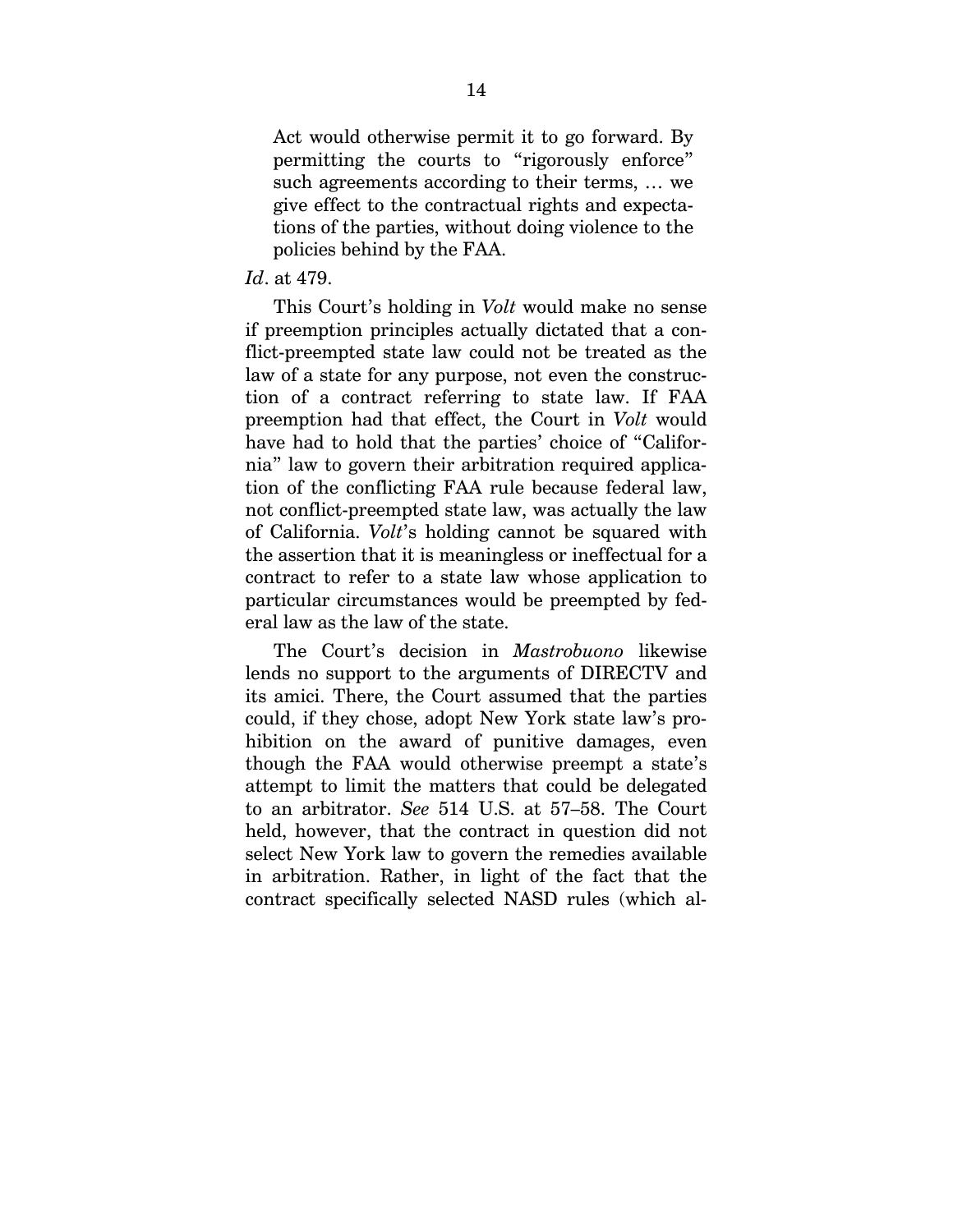lowed punitive damages) to govern its arbitration provision, the Court interpreted the broader, generic choice-of-law provision referencing New York law as a choice of substantive law rather than arbitration law. *See id*. at 58–64.

Here, the situation is reversed: Although the contract generically states that its section concerning arbitration is governed by the FAA, it specifically provides that whether the provision may be enforced to require arbitration as to any particular consumer depends on whether the contract's bar on class proceedings would be enforceable under the law of the consumer's state. The critical contract construction principles that the Court applied in *Mastrobuono*—giving effect to all provisions of the contract, harmonizing provisions by not applying a general provision to a subject addressed directly by a more specific provision, and construing an agreement against its drafter—point to exactly the opposite result in this case from that reached in *Mastrobuono*.

As the contrast between *Mastrobuono* and *Volt* illustrates, this case does not really turn on whether giving effect to a contract's choice of otherwise conflict-preempted state law is contrary to—or somehow rendered meaningless by—broad principles of preemption. The question presented is solely what the terms of this contract mean when they refer to the law of the state. Indeed, DIRECTV itself ultimately admits that the preemption principles cited by it, and discussed at greater length by its amici, are windowdressing when it acknowledges that "[c]ontracting parties can always choose, of course, to bind themselves by reference to state law that has been 'nullified' by federal law, just as they can choose to bind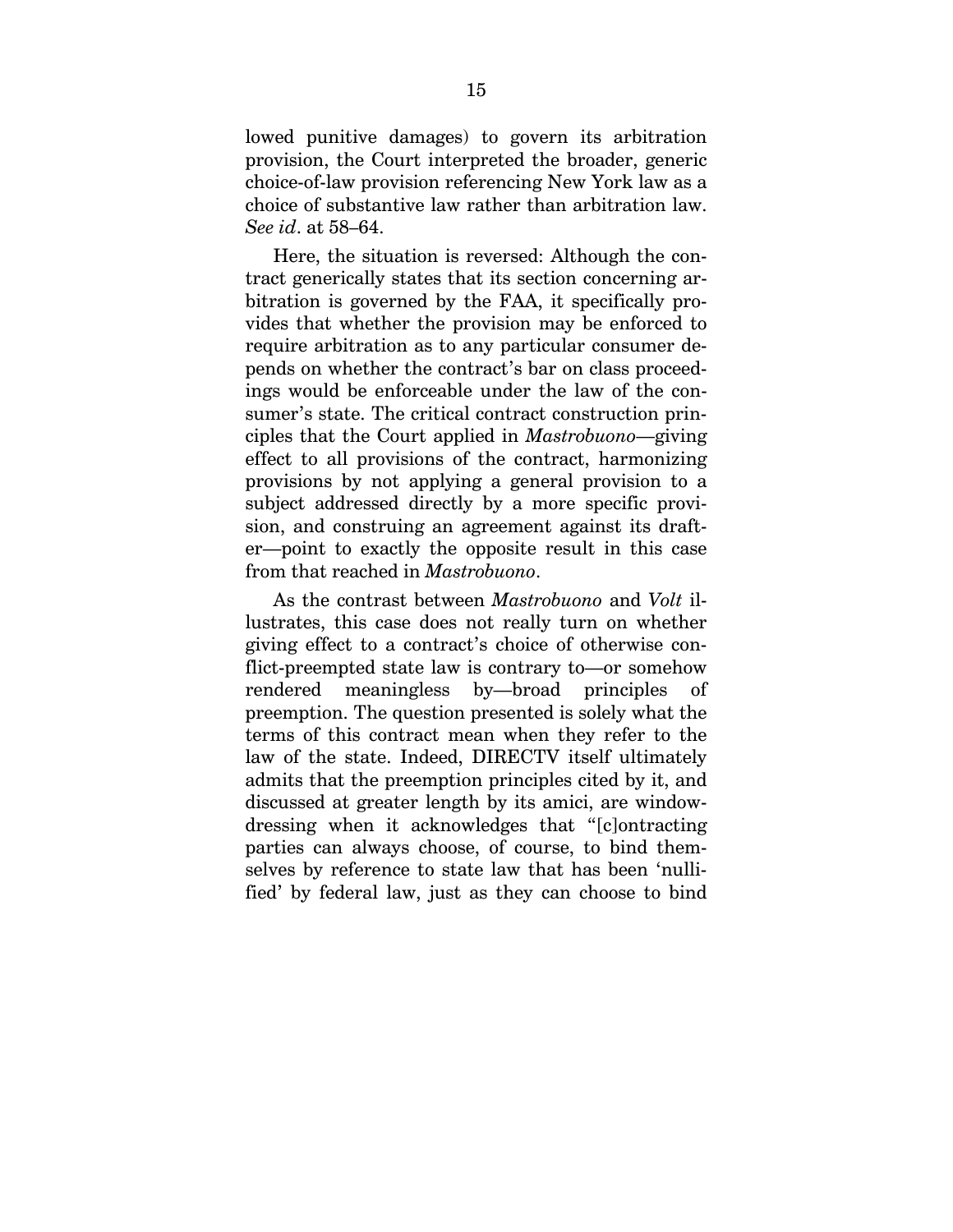themselves by reference to the rules of a board game." Pet. Br. 20. DIRECTV's concession on this point effectively admits that what it described in its petition for a writ of certiorari as the "first" reason the case presented an issue of federal law meriting review that under the Supremacy Clause, "there is no such thing as state law immune from the preemptive force of federal law," Pet. 10—is a red herring. Stripped of its Supremacy Clause veneer, DIRECTV's argument s just that the state court "erred" in "interpret[ing]" the idiosyncratic agreement in this case. Pet. Br. 11.

As respondents' brief points out, that argument poses the kind of state-law issue as to which this Court generally lacks authority to second-guess a state court, and DIRECTV has in any event failed to demonstrate that the state court here erred in resolving it. In light of DIRECTV's bait-and-switch substitution of a garden-variety contract construction claim for the constitutional issues touted in its petition, this Court may wish to accept respondents' suggestion that it dismiss the writ as improvidently granted. *Cf. City & County of San Francisco v. Sheehan*, 135 S. Ct. 1765, 1772–74 (2015); *id*. at 1778–80 (Scalia, J., concurring in part and dissenting in part). Alternatively, this Court may see fit to decide the case either by construing the contract itself or (more properly) adopting the state court's construction as authoritative in light of the state-law nature of the issue of contract construction. In no event, however, should the Court's disposition turn on the notion that the state court's resolution of this case is somehow contrary to fundamental Supremacy Clause principles.